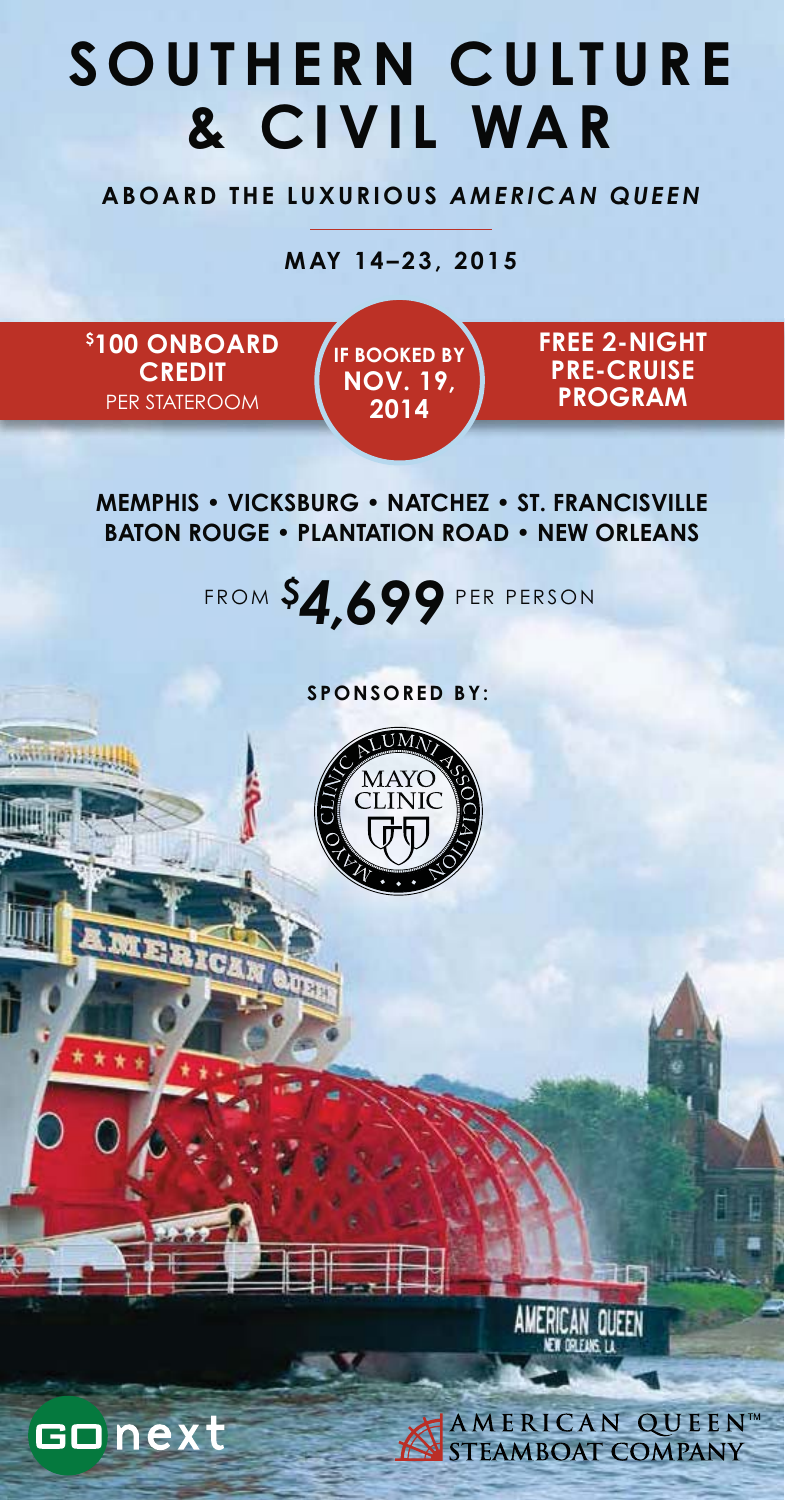

ALONG THE MISSISSIPPI **ALONG THE MISSISSIPPI**

THE ORIGINAL AMERICAN VACATION **ZOITAUTA AMERINA ITANGINAL BERICATIONAL AMERICAN VACATION AMERICAN VACATION AMERICAN VACATION AMERICAN VACATION** 

**IF BOOKED BY IF BOOKED BY 2014 NOV. 19, STOO ONBOARD**<br> **CREDIT \$100 ONBOARD**  PER STATEROOM PER STATEROOM

**FREE 2-NIGHT**  FREE 2-NIGHT **PRE-CRUISE PRE-CRUISE**  PROGRAM **PROGRAM**





Mayo Clinic<br>200 First Street SW<br>Rochester, MN 55905 Rochester, MN 55905200 First Street SW Mayo Clinic

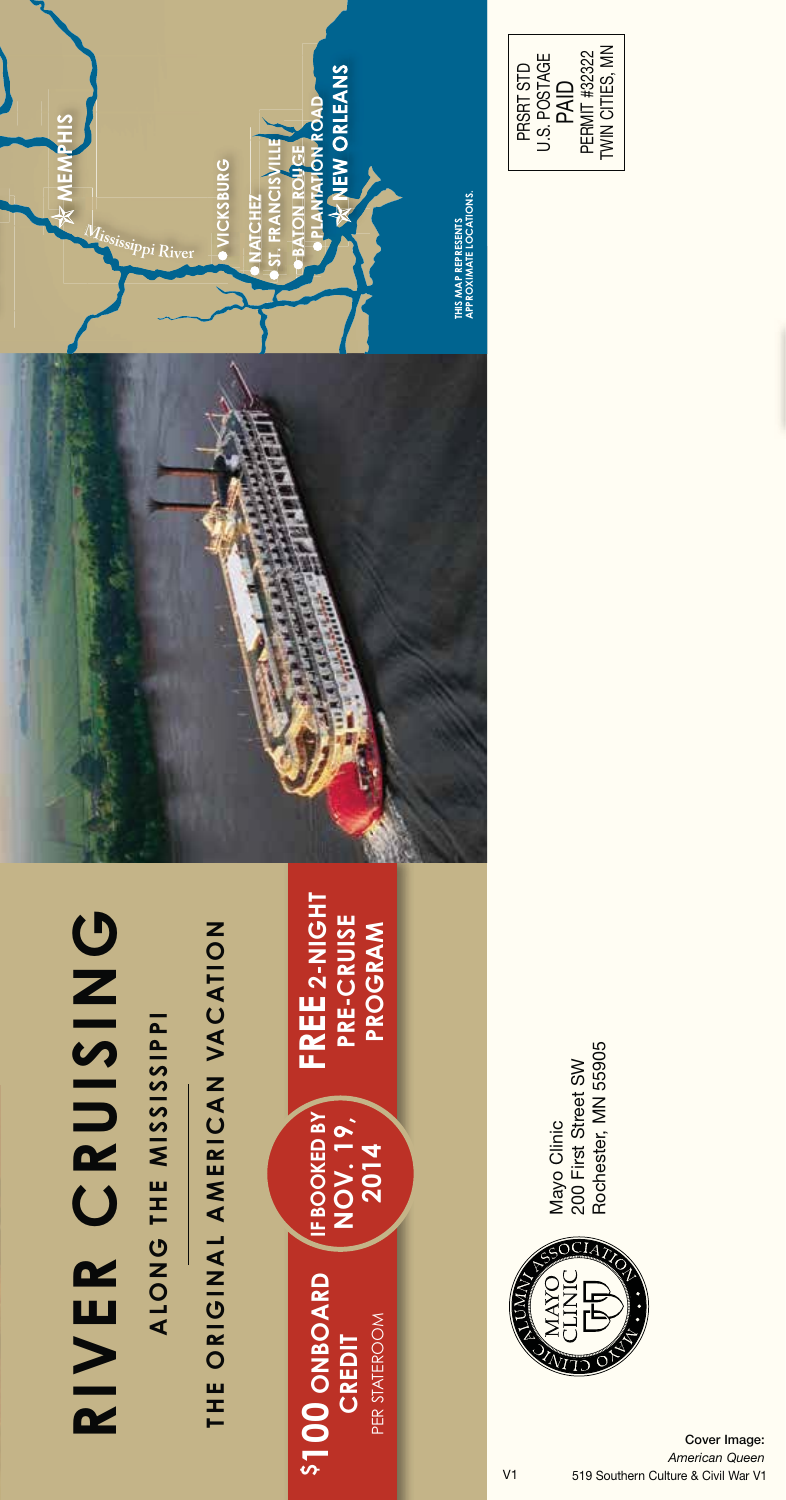### **DEAR ALUMNI AND FRIENDS,**

Immerse yourself in glorious Southern culture and the compelling Civil War history that shap our nation on this outstanding Mississippi River cruise. Board the luxury riverboat *American Queen* and sail to charming river towns steeped in timeless antebellum grandeur and momentous histor From cobbled downtown districts and stately mansions to haunting battle sites, step back into the 19th century on this remarkable voyage.

Begin with a stay in dynamic Memphis, as much a bustling riverboat port today as it was in the early 1800s, and encounter fascinating Civil War relics at the famed Shiloh National Military Park, one of the most secluded and best-preserved battlefields in the United States. Then boa the grand *American Queen*, the largest riverboat in the world, and sail to quintessential por in Mississippi and Louisiana. Visit the delightful antique shops and intriguing museums of Vicksburg, dubbed the "Red Carpet City of the South," or step back in time at the renowned Vicksburg National Military Park. Continue to the oldest settlement on the Mississippi, Natchez, graced with stunning gardens and palatial antebellum mansions. Admire a variety of historic landmarks, such as the Gothic style Grace Episcopal Church, in the lovely town of St. Francisville; and see the Georgian-style Old Governor's Mansion, nicknamed "Louisiana's White House," in Baton Rouge. Experience more architectural splendor along Plantation Road, before concluding your unforgettable odyssey in New Orleans.

Delve into Southern culture and the American Civil War, while gaining insight from lectures given by Fred Haas, Distinguished Senior Lecturer in Music at Dartmouth College; Patrick L. Hatcher, enrichment lecturer for Cal Discoveries Travel, who previously taught in the History and Political Science departments at the University of California, Berkeley; Bernie Herman, the George B. Tindall Professor and Chair of American Studies at the University of North Carolina at Chapel Hill; and Thomas Wortham, Professor Emeritus of American Literature and Culture and former chair of the Department of English at UCLA.

Space is limited, so be sure to reserve your spot by November 19, 2014 to receive a two-night pre-cruise hotel stay in Memphis and a \$100 onboard credit per stateroom.

*Unlike past Mayo Clinic Alumni Association events, this leisure program is a new type of offering from the association. It is a leisure activity only. MCAA staff will not attend, and there is no CME component. Please let us know how you like this new offering!* 

Sincerely,

Mouncart

Juan M. Sarmiento, M.D.<br>(SR '96, PRES '98, S '00, S-GI '02) (OR '83) (SR '96, PRES '98, S '00, S-GI '02)<br>President Mayo Clinic Alumni Association

Ot C and

Secretary-Treasurer<br>Mayo Clinic Alumni Association

**AVAILABLE TO ALUMNI, THEIR FAMILIES AND FRIENDS.**

## **SPACE ON THIS CRUISE IS LIMITED BOOK NOW!**

800.842.9023 **CALL** 952.918.8950 FAX: 952.918.8975 www.GoNext.com

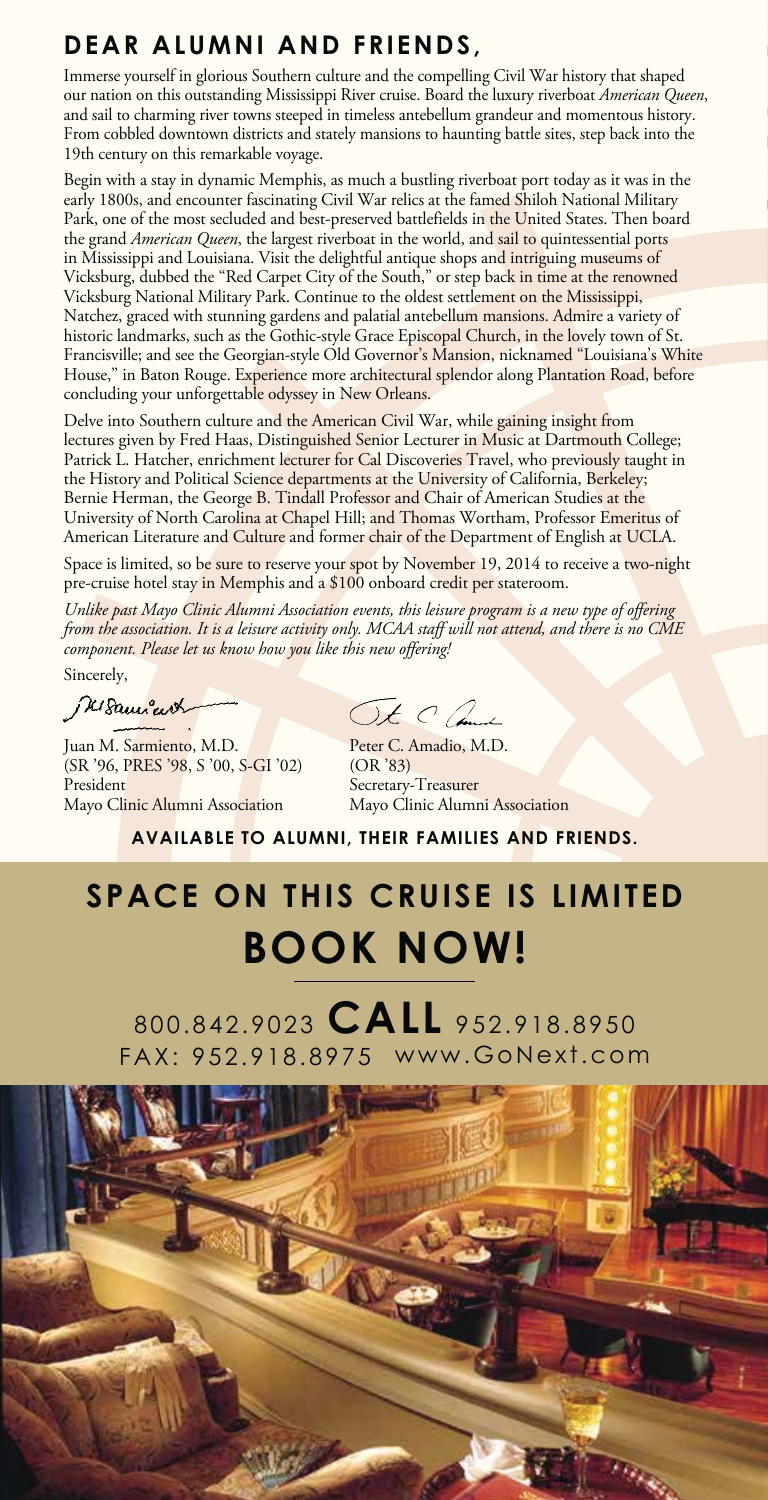#### **Travel Protection...** protecting your travel investment, your belongings and most importantly you!

| <b>Schedule of Benefits</b>                                                                                                                                                         | <b>Maximum Benefit Amount</b>    |
|-------------------------------------------------------------------------------------------------------------------------------------------------------------------------------------|----------------------------------|
| <b>Trip Cancellation</b>                                                                                                                                                            | <b>Trip Cost</b>                 |
| <b>Trip Interruption</b>                                                                                                                                                            | 150% of Trip Cost                |
| <b>Missed Connection</b>                                                                                                                                                            | \$750                            |
| <b>Medical Expense/Emergency Assistance</b><br><b>Accident and Sickness Medical Expense</b><br><b>Emergency Evacuation and Repatriation</b><br>One Call 24-Hour Assistance Services | \$25,000<br>\$50,000<br>Included |
| Travel Delay (Up to \$150 Per Day)                                                                                                                                                  | \$750                            |
| <b>Baggage and Personal Effects</b>                                                                                                                                                 | \$1.500                          |
| Baggage Delay (Up to \$150 Per Day)                                                                                                                                                 | \$750                            |
| <b>Accidental Death &amp; Dismemberment</b>                                                                                                                                         | \$30,000                         |

| Plan Cost (Per Person) |                  |                     |                  |
|------------------------|------------------|---------------------|------------------|
| <b>Trip Cost</b>       | <b>Plan Cost</b> | <b>Trip Cost</b>    | <b>Plan Cost</b> |
| $$4,501 - $5,000$      | \$419            | $$7,501 - $8,000$   | \$669            |
| $$5,001 - $5,500$      | \$459            | $$8,001 - $8,500$   | \$709            |
| $$5,501 - $6,000$      | \$509            | $$8,501 - $9,000$   | \$769            |
| $$6,001 - $6,500$      | \$539            | $$9,001 - $9,500$   | \$809            |
| $$6,501 - $7,000$      | \$579            | \$9,501 - \$10,000  | \$859            |
| $$7,001 - $7,500$      | \$629            | \$10,001 - \$10,500 | \$899            |

**Pre-Existing Condition Exclusion Waiver** - the exclusion for Pre-Existing Conditions will be waived when payment for this plan is received by Go Next within 14 days of the initial deposit/payment for the Trip.

#### **GENERAL LIMITATIONS AND EXCLUSIONS**

#### Benefits are not payable for any loss due to, arising or resulting from:

Suicide, attempted suicide or any intentionally self-inflicted injury while sane or insane (in Missouri, sane only); an act of declared or undeclared war; participating in<br>maneuvers or training exercises of an armed servic participating in skydiving, hang gliding, bungee cord jumping, or scuba diving if the depth exceeds 130 feet or if you are not certified to dive and a dive master is not<br>present during the dive; piloting or learning to pil the influence of any controlled substance unless administered on the advice of a Legally Qualified Physician; the commission of or attempt to commit a felony or being engaged in an illegal occupation; normal childbirth, normal pregnancy (except complications of pregnancy) or voluntarily induced abortion; dental treatment (except as<br>coverage is otherwise specifically provided herein); am to a Pre-Existing Condition, as defined in the Policy. The Pre-Existing Condition Limitation does not apply to the Emergency Medical Evacuation or Return of Remains<br>coverage; or a mental or nervous condition, unless hospit

#### **INFORMATION YOU NEED TO KNOW**

This is a brief description of coverage. There are certain restrictions, exclusions and limitations that apply to all coverages and services. This advertisement does not constitute or form any part of the Plan Description or any other contract of any kind. Plan benefits, limits, and provisions may vary by state jurisdiction. To<br>review full plan details online, go to **www.tripmate.com/w** 

#### **OPERATOR/PARTICIPANT AGREEMENT**

**Go Next, Inc.** (hereinafter GN), located at 8000 West 78th Street, Suite 345, Minneapolis, Minneapolis 55439-2538, in return of rull payment by you of the amount specified, is responsible to arrange for the transportation

**RESPONSIBILITY:** GN is responsible to you for arranging all included<br>transportation, accommodations and other services. However, in the absence of<br>negligence on its part, GN and the sponsoring association are not responsi

flyer tickets.<br>**PAYMENT:** A deposit in the amount shown on the reservation form and<br>a signed agreement for each person is required to secure reservations. Final<br>payment is due as shown on the reservation form. If the cruis

**PRICES:** GN RESERVES THE RIGHT TO INCREASE PRICES IN THE EVENT<br>OF ANY INCREASED SECURITY OR FUEL RELATED SURCHARGES, OR FARE<br>INCREASES IMPOSED BY THE AIRLINE OR CRUISE LINE THAT MAY BE IN<br>PLACE AT THE TIME OF TICKETING OR

**BAGGAGE:** GN CANNOT BE HELD RESPONSIBLE FOR LUGGAGE LOST OR<br>DAMAGED. YOU SHOULD GIVE IMMEDIATE NOTICE OF ANY LOST OR DAMAGED<br>LUGGAGE TO THE INVOLVED AIR CARRIER, HOTEL, CRUISE LINE AND TO YOUR<br>OWN INSURANCE COMPANY.

**AIRCRAFT AND CRUISE LINE BOARDING:** GN CANNOT BE HELD RESPONSIBLE FOR AIRLINE OR CRUISE LINE DELAYS. Aircraft and cruise line boarding privileges are limited to persons whose full

payment and signed agreement have been received by GN and whose names are<br>on the manifest given to the carrier before departure. Improper documentation,<br>inadequate proof of identity, inadequate proof of age for children un

forfeit all monies paid and will be assessed any non-recoverable costs.<br>
the **DLANCE TRAVEL INFORMATION:** U.S. citizens or permanent residents of<br>
the U.S. traveling exclusively inside U.S. borders do not need a passport o

government entities prior to the vessel's departure. Guests must provide this information to AQSC in advance. Travel documents will not be released until received. Canadian citizens or permanent residents of Canada enterin to enter the U.S. It is your responsibility to check with your local U.S. embassy/ consulate to confirm visa requirements and to obtain the proper visa/U.S. alien card (green card)

**AQSC'S LAND PACKAGES/SHORE EXCURSIONS:** Tours are operated in the various ports of call by AQSC or local tourist service companies contracted by the cruise line. They are not under the control of GN. Cancellation penalties may differ

from the cruise program related penalties. AQSC may modify the cruise itinerary<br> **probe and during the voyage.**<br> **FEDERAL MARITIME COMMISSION PROTECTION:** Under Public Law<br>
89-777, the FMC requires vessels having berth or

**NOTICES:** Any complaints or claims against GN must be made in writing<br>and received by GN within 90 days after scheduled termination of the trip. Any<br>action or suit against GN must be commenced within 1 (one) year after sc

The rights and remedies relating to cancellations and major changes prior<br>to departure, made available under this agreement are in addition to any other<br>rights or remedies available under applicable law. However, we offer

**INSURANCE: Travel insurance is available and can provide coverage for unforeseen circumstances that could disrupt your trip. See panel above for details.**

**IF YOU CHANGE PLANS OR CANCEL, YOUR RIGHTS TO A REFUND ARE LIMITED:** The following charges will be assessed for cancellations. If you cancel or change plans more than 100 days prior to departure, a full

If you cancel or change plans more than 100 days prior to departure, a full refund, less a \$200 per person administrative fee plus any applicable pre- and/or<br>post-cruise program cancellation fees, is provided. Any retunds

**CANCELLATIONS:** Upon receipt of written cancellation from you, the following fees will apply:<br>Clousing fees will apply:<br>Cruise Program cancellations received 101 days or more prior to departure,<br>\$200 per person; 100-61 da

discovering the person; 100-61 days prior to departure, 50% of total fare; 60-31 prior to departure, 75% of total fare; 30-0 days prior to departure, 100% \$200 per p<br>days prior to<br>of total fare.

**Plus any applicable GN Pre- and/or Post-Cruise Program Cancellation Fees:**<br>101 days or more prior to departure, \$100 per person; 100-61 days prior to departure,<br>\$200 per person; 60-0 days prior to departure, no refund.

**HEALTH:** Any physical or mental condition requiring special medical attention<br>or equipment must be disclosed in writing to GN at the time the participant makes<br>a reservation. GN may reject the reservation of any person wh

be accompanied by someone who agrees to provide the required assistance.<br>GN reserves the right to terminate the participation of any participant whose<br>conduct or condition materially inconveniences other participants.<br>THER from these policies for the services we arrange as described in this brochure.

of Travel Registration No. 602-900-725, Iowa Seller of Travel Registration<br>No. 477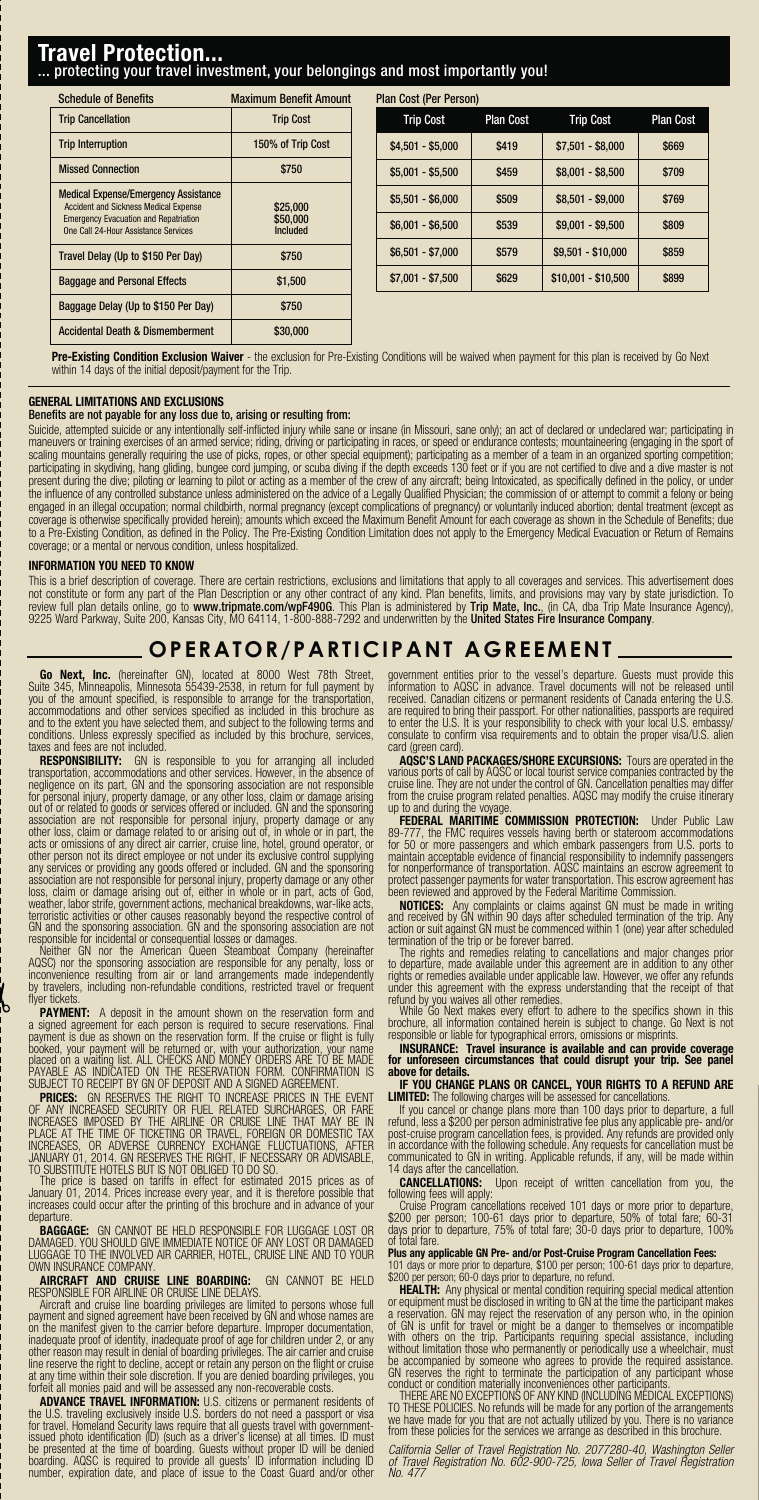| SEND TO: comprext                                                                                                                                                                                                                                                                                                                                                                                                                                                                                                                                                                                                                                                                                                                                                                                                                                                                                               |  |                                                                                                          |                                                                                                          |      |          | <b>MAYO CLINIC ALUMNI</b> |      |                                                                                                                |
|-----------------------------------------------------------------------------------------------------------------------------------------------------------------------------------------------------------------------------------------------------------------------------------------------------------------------------------------------------------------------------------------------------------------------------------------------------------------------------------------------------------------------------------------------------------------------------------------------------------------------------------------------------------------------------------------------------------------------------------------------------------------------------------------------------------------------------------------------------------------------------------------------------------------|--|----------------------------------------------------------------------------------------------------------|----------------------------------------------------------------------------------------------------------|------|----------|---------------------------|------|----------------------------------------------------------------------------------------------------------------|
| 8000 West 78 <sup>th</sup> Street, Suite 345                                                                                                                                                                                                                                                                                                                                                                                                                                                                                                                                                                                                                                                                                                                                                                                                                                                                    |  |                                                                                                          |                                                                                                          |      |          | <b>ASSOCIATION (519)</b>  |      |                                                                                                                |
| Minneapolis, MN 55439-2538                                                                                                                                                                                                                                                                                                                                                                                                                                                                                                                                                                                                                                                                                                                                                                                                                                                                                      |  |                                                                                                          |                                                                                                          |      |          | MAY 14-23, 2015           |      |                                                                                                                |
| 800.842.9023 • 952.918.8950                                                                                                                                                                                                                                                                                                                                                                                                                                                                                                                                                                                                                                                                                                                                                                                                                                                                                     |  |                                                                                                          |                                                                                                          |      |          | <b>CLASS</b><br>YEAR      |      |                                                                                                                |
| Fax: 952.918.8975                                                                                                                                                                                                                                                                                                                                                                                                                                                                                                                                                                                                                                                                                                                                                                                                                                                                                               |  |                                                                                                          |                                                                                                          |      |          |                           |      |                                                                                                                |
| I/WE PREFER GO NEXT CORRESPONDENCE VIA: □ Email □ Mail □ Both<br><b>PLEASE MAKE MY/OUR RESERVATION FOR:</b><br>O CRUISE PROGRAM WITH FREE 2-NIGHT PRE-CRUISE HOTEL STAY IN MEMPHIS<br>O CRUISE PROGRAM - DECLINE FREE 2-NIGHT PRE-CRUISE HOTEL STAY IN MEMPHIS<br>□ Please reserve<br>\$499 per person, double occupancy.<br>PLEASE NOTE: Airfare and airport transfers are not included.<br>□ I/We will make my/our own transportation arrangements.<br>$\Box$ Please contact me/us to discuss independent air options.<br>Stateroom/Suite category requested: 1st choice _______________ 2nd choice _<br>Bed request: $\Box$ Twin (2 beds) $\Box$ Queen<br>Triple accommodations are an additional cost and subject to availability.<br>Request: □ Triple<br><b>Dinner Seating Preference</b><br>Request: □ Early (5:15 p.m.) □ Main (7:45 p.m.)<br>All guests must travel with a government-issued photo ID. |  | _ space(s) for the GO NEXT MOBILE, AL & BILOXI, MS POST-CRUISE PROGRAM,                                  |                                                                                                          |      |          |                           |      |                                                                                                                |
| GUEST 1: Full Name (as it appears on your government-issued photo ID)                                                                                                                                                                                                                                                                                                                                                                                                                                                                                                                                                                                                                                                                                                                                                                                                                                           |  |                                                                                                          |                                                                                                          |      |          |                           |      |                                                                                                                |
|                                                                                                                                                                                                                                                                                                                                                                                                                                                                                                                                                                                                                                                                                                                                                                                                                                                                                                                 |  | Middle                                                                                                   |                                                                                                          |      |          |                           |      | Title                                                                                                          |
| First<br>Preferred name                                                                                                                                                                                                                                                                                                                                                                                                                                                                                                                                                                                                                                                                                                                                                                                                                                                                                         |  |                                                                                                          |                                                                                                          | Last | $\Box M$ | <b>Birth Date</b>         |      |                                                                                                                |
| on name badge                                                                                                                                                                                                                                                                                                                                                                                                                                                                                                                                                                                                                                                                                                                                                                                                                                                                                                   |  |                                                                                                          |                                                                                                          |      | ΟF       | (MM/DD/YYYY)              |      |                                                                                                                |
| GUEST 2: Full Name (as it appears on your government-issued photo ID)                                                                                                                                                                                                                                                                                                                                                                                                                                                                                                                                                                                                                                                                                                                                                                                                                                           |  |                                                                                                          |                                                                                                          |      |          |                           |      |                                                                                                                |
| First                                                                                                                                                                                                                                                                                                                                                                                                                                                                                                                                                                                                                                                                                                                                                                                                                                                                                                           |  | Middle                                                                                                   |                                                                                                          | Last |          |                           |      | Title                                                                                                          |
| Preferred name                                                                                                                                                                                                                                                                                                                                                                                                                                                                                                                                                                                                                                                                                                                                                                                                                                                                                                  |  |                                                                                                          |                                                                                                          |      | σм       | <b>Birth Date</b>         |      |                                                                                                                |
| on name badge                                                                                                                                                                                                                                                                                                                                                                                                                                                                                                                                                                                                                                                                                                                                                                                                                                                                                                   |  |                                                                                                          |                                                                                                          |      | ΠF.      | (MM/DD/YYYY)              |      |                                                                                                                |
| <b>Email Address</b>                                                                                                                                                                                                                                                                                                                                                                                                                                                                                                                                                                                                                                                                                                                                                                                                                                                                                            |  |                                                                                                          |                                                                                                          |      |          |                           |      |                                                                                                                |
| <b>Mailing Address</b>                                                                                                                                                                                                                                                                                                                                                                                                                                                                                                                                                                                                                                                                                                                                                                                                                                                                                          |  |                                                                                                          |                                                                                                          |      |          |                           |      |                                                                                                                |
| City                                                                                                                                                                                                                                                                                                                                                                                                                                                                                                                                                                                                                                                                                                                                                                                                                                                                                                            |  |                                                                                                          |                                                                                                          |      | State    |                           | ZIP  |                                                                                                                |
| Home Phone                                                                                                                                                                                                                                                                                                                                                                                                                                                                                                                                                                                                                                                                                                                                                                                                                                                                                                      |  |                                                                                                          | Cell Phone                                                                                               |      |          |                           |      |                                                                                                                |
| Roommate (if different from above)                                                                                                                                                                                                                                                                                                                                                                                                                                                                                                                                                                                                                                                                                                                                                                                                                                                                              |  |                                                                                                          |                                                                                                          |      |          |                           |      |                                                                                                                |
| <b>Adjacency Request</b>                                                                                                                                                                                                                                                                                                                                                                                                                                                                                                                                                                                                                                                                                                                                                                                                                                                                                        |  |                                                                                                          |                                                                                                          |      |          |                           |      |                                                                                                                |
| SIGNATURES REQUIRED BY EACH PERSON TRAVELING INCLUDING PARENT/GUARDIAN FOR MINOR<br>CHILDREN: I/We have read, received a copy of, understand, and accept the terms and conditions stated in the<br>Operator/Participant Agreement.                                                                                                                                                                                                                                                                                                                                                                                                                                                                                                                                                                                                                                                                              |  |                                                                                                          |                                                                                                          |      |          |                           |      |                                                                                                                |
| SIGN HERE X                                                                                                                                                                                                                                                                                                                                                                                                                                                                                                                                                                                                                                                                                                                                                                                                                                                                                                     |  |                                                                                                          |                                                                                                          |      |          |                           |      |                                                                                                                |
| <b>SIGN HERE X</b><br>Travel insurance is available and can provide coverage for unforeseen circumstances that could disrupt your trip.<br>See Travel Protection panel for details.                                                                                                                                                                                                                                                                                                                                                                                                                                                                                                                                                                                                                                                                                                                             |  |                                                                                                          |                                                                                                          |      |          |                           |      |                                                                                                                |
| PLEASE INCLUDE TRIP MATE INSURANCE PLAN:<br>$\Box$ Non-refundable plan cost payment enclosed. $\Box$ Please invoice me/us for the payment.<br>Please select the appropriate plan cost amount based upon the total per person cost of travel services purchased from Go Next.                                                                                                                                                                                                                                                                                                                                                                                                                                                                                                                                                                                                                                    |  |                                                                                                          |                                                                                                          |      |          |                           |      |                                                                                                                |
| $\Box$ \$4,501 - \$5,000 = \$419<br>$\Box$ \$5,001 - \$5,500 = \$459<br>$\Box$ \$5,501 - \$6,000 = \$509<br>INITIAL HERE IF YOU WISH TO DECLINE THE TRAVEL INSURANCE:                                                                                                                                                                                                                                                                                                                                                                                                                                                                                                                                                                                                                                                                                                                                           |  | $\Box$ \$6,001 - \$6,500 = \$539<br>$\Box$ \$6,501 - \$7,000 = \$579<br>$\Box$ \$7,001 - \$7,500 = \$629 | $\Box$ \$7,501 - \$8,000 = \$669<br>$\Box$ \$8,001 - \$8,500 = \$709<br>$\Box$ \$8,501 - \$9,000 = \$769 |      |          |                           |      | $\Box$ \$ 9,001 - \$ 9,500 = \$809<br>$\Box$ \$ 9,501 - \$10,000 = \$859<br>$\Box$ \$10,001 - \$10,500 = \$899 |
| Insurance underwritten by the United States Fire Insurance Company.                                                                                                                                                                                                                                                                                                                                                                                                                                                                                                                                                                                                                                                                                                                                                                                                                                             |  |                                                                                                          |                                                                                                          |      |          |                           |      |                                                                                                                |
| DEPOSIT AND FINAL PAYMENT: A deposit of \$600 per person (plus a \$200 deposit per person for the Go Next<br>Post-Cruise Program, if applicable) is due with your reservation application. Make checks payable to Go Next. Full payment<br>is required by January 23, 2015. Reservations received after this date must be accompanied with full payment.<br>space(s). Enclosed is my/our deposit for \$<br>Please reserve<br>Deposits may also be made by credit card; however, all FINAL payments are required to be made by check or cash.                                                                                                                                                                                                                                                                                                                                                                    |  |                                                                                                          |                                                                                                          |      |          |                           |      |                                                                                                                |
| I/We authorize Go Next, Inc. to charge my/our deposit for \$ ___________________ to: □ Visa □ MasterCard<br>Name (as it appears<br>on your credit card) and the state of the state of the state of the state of the state of the state of the state of the state of the state of the state of the state of the state of the state of the state of the state of th                                                                                                                                                                                                                                                                                                                                                                                                                                                                                                                                               |  |                                                                                                          |                                                                                                          |      |          |                           |      |                                                                                                                |
| <b>SIGN</b><br><b>HERE X</b>                                                                                                                                                                                                                                                                                                                                                                                                                                                                                                                                                                                                                                                                                                                                                                                                                                                                                    |  |                                                                                                          |                                                                                                          |      |          |                           |      | <b>Billing address</b><br>same as above                                                                        |
| <b>Billing Address</b><br>(if different from above) (if different from above)                                                                                                                                                                                                                                                                                                                                                                                                                                                                                                                                                                                                                                                                                                                                                                                                                                   |  |                                                                                                          |                                                                                                          |      |          |                           |      |                                                                                                                |
| Card                                                                                                                                                                                                                                                                                                                                                                                                                                                                                                                                                                                                                                                                                                                                                                                                                                                                                                            |  |                                                                                                          |                                                                                                          |      | Security |                           | Exp. |                                                                                                                |
| <b>Number</b>                                                                                                                                                                                                                                                                                                                                                                                                                                                                                                                                                                                                                                                                                                                                                                                                                                                                                                   |  |                                                                                                          |                                                                                                          |      | Code     |                           | Date |                                                                                                                |

 $\overline{d}$ 

**RESERVE YOUR SOUTHERN CULTURE & CIVIL WAR CRUISE TODAY!**

Making a deposit or acceptance or use of any vouchers, tickets, goods, or services shall be deemed consent to<br>and acceptance of the terms and conditions stated in the applicable Operator/Participant Agreement, including<br>li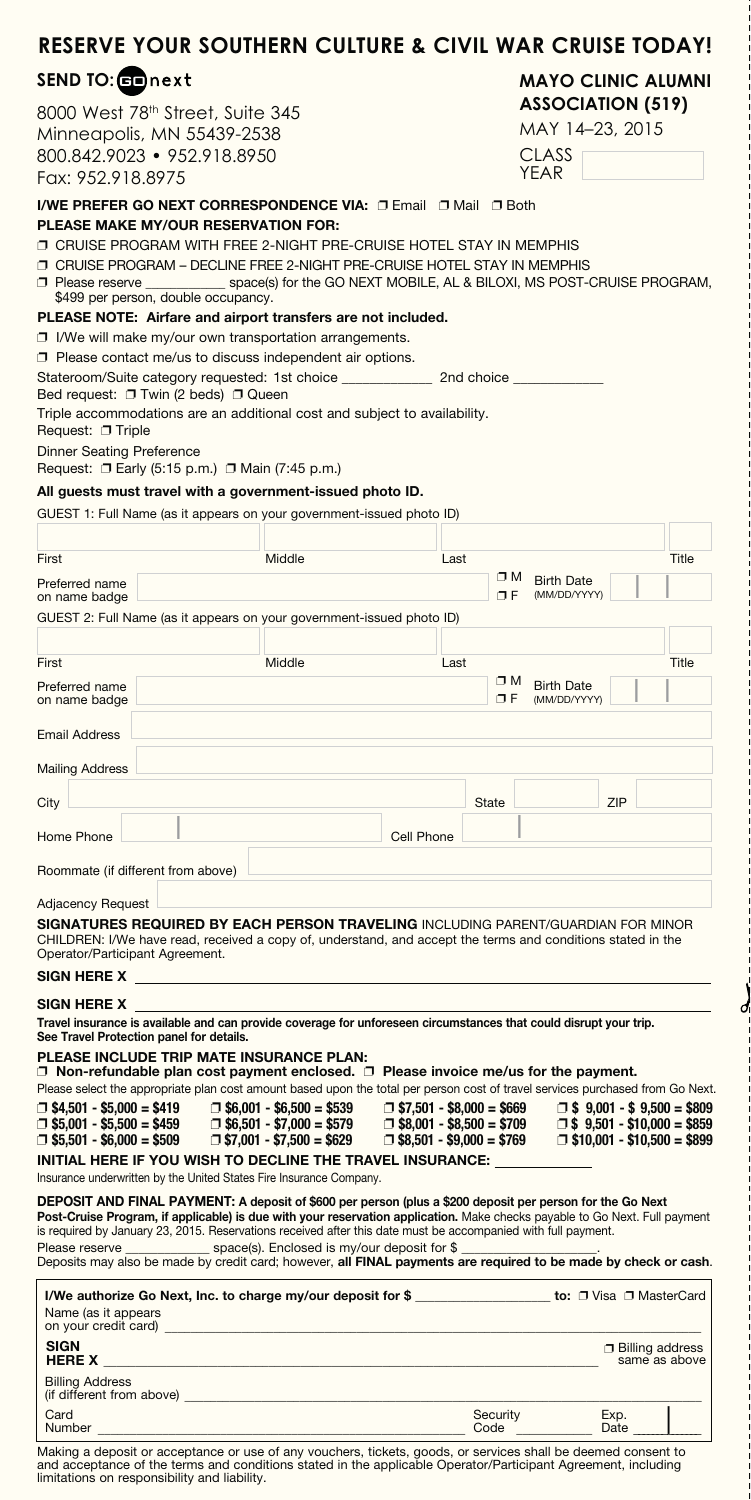

### **A JOURNEY LIKE NO OTHER**

#### **INCLUSIONS**

**There's never been a better time to rediscover America. And there's never been a better way to do it. From Memphis to New Orleans on the fabled waters of the Mighty Mississippi, experience the grandeur of the American South.** 

**Enjoy casual elegance aboard the grand**  *American Queen***, the largest riverboat in the world, and your antebellum mansion on the water. Open French doors to sweeping river views and enjoy easy conversation on the promenade. And at the end of the day, retreat to the Victorian charm of your fine accommodations.**

**Discover classic riverside America on a journey aboard the 432-passenger** *American Queen***, newly restored in 2012. Experience the beauty, history and grand adventure unique to the riverboat tradition from the remarkable perspective of the river.**

- **7-night voyage, including all meals, aboard the grand** *American Queen*
- **Complimentary hop-on, hop-off shore excursions with a dedicated fleet of luxury coaches**
- **The acclaimed cuisine of American chef Regina Charboneau**
- **Complimentary wine and beer with dinner**
- **Complimentary cappuccino, espresso, specialty coffees, bottled water and soft drinks throughout your voyage**
- **Gracious service from a friendly all-American staff**
- **Smart-casual attire throughout your voyage, no formal wear required**
- **Daily lectures by the Riverlorian, your onboard history and culture expert**
- **Professional showboat-style entertainment, dancing nightly and calliope concerts**

## **GO NEXT EXCLUSIVE BENEFITS**

#### **2-Night Pre-Cruise Hotel Stay**

includes a two-night stay at The Peabody Memphis hotel, an excursion to Shiloh National Military Park, breakfast, taxes, porterage and transfers to the *American Queen*

#### **• Private Go Next reception** including hot and cold canapés, wine, beer and soft drinks

- **\$100 onboard credit**  per stateroom
- **Complimentary bottle of wine** per stateroom
- **Services of an onboard Go Next program manager**
- **Exceptional value**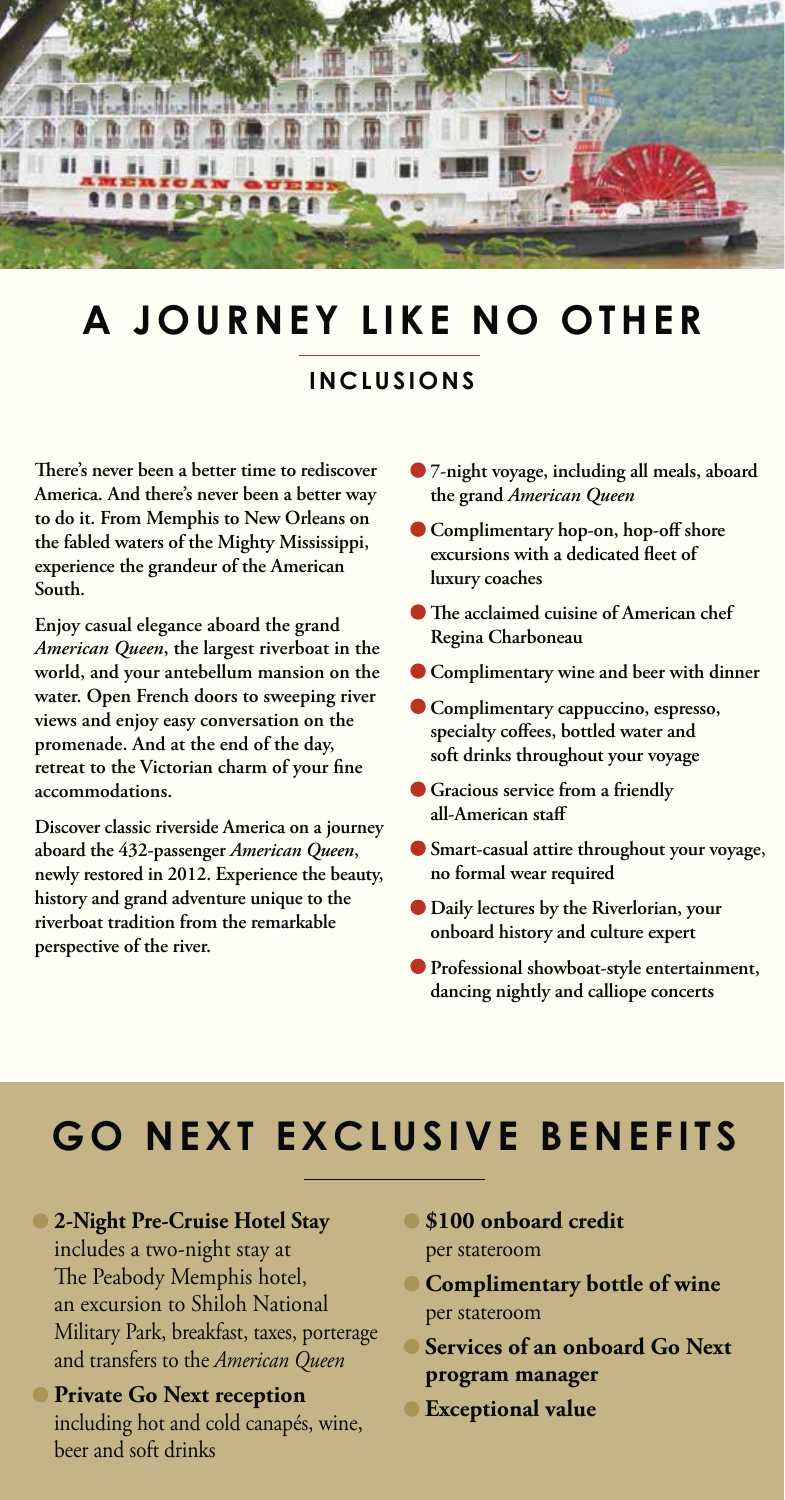

### **RIVER CRUIS**

#### **MAY 14 MEMPHIS, TENNESSEE**

Your journey begins with a two-night stay at The Peabody Memphis hotel. Located in the heart of the city, the hotel offers easy access to many premier attractions.

#### **MAY 15 MEMPHIS, TENNESSEE**

Perched on a bluff overlooking the Mississippi, Memphis has been welcoming steamboats since before the Civil War. Today the city abounds with Americana, from legendary Beale Street to Elvis Presley's Graceland.

**GO NEXT EXCLUSIVE EXCURSION** Visit the renowned Shiloh National Military Park.

#### **MAY 16 MEMPHIS, TENNESSEE**

*Depart 7:30PM*

Morning at leisure. Embark on your river cruise aboard the graceful *American Queen* in the afternoon.

#### **MAY 17 RIVER CRUISING**

Discover river cruising—a lifestyle born of both restless ambition and the pursuit of pure relaxation. Aboard the *American Queen*, the richness of this timeless river culture comes with plenty of added modern luxuries as you cruise the day and night away at one of the distinctive dining venues, the impressive Grand Saloon, or your elegant stateroom.

#### **MAY 18 VICKSBURG, MISSISSIPPI**

#### *Arrive 8AM–Depart 5PM*

Billed as the "Red Carpet City of the South," Vicksburg is a unique blend of old and new and displays its antebellum heritage with tremendous pride. The site of a dramatic siege and major turning point in the Civil War, Vicksburg is now a center of Southern hospitality with a vibrant downtown area

**INCLUDED EXCURSION** The coach tour stops at the Church of the Holy Trinity; Anchuca Mansion, a Greek Revival antebellum home; the Old Court House Museum, which showcases artifacts from the pre-Columbian times to Civil War implements; the Washington Street shopping area, home to the Biedenharn Coca-Cola Museum; and the Old Depot Museum that highlights the Siege of Vicksburg.

#### **MAY 19 NATCHEZ, MISSISSIPPI**

*Arrive 8AM–Depart 9PM*

One of the oldest European settlements in the lower Mississippi River Valley and former capital of the state, Natchez is a charming and authentic Southern town with a rich heritage shaped by Native Americans and those of French, African, British and Spanish descent.

#### **LIFE ON THE WATER**

Life on the *American Queen* is as unique and enriching as the riverboat tradition itself. Night after night, music fills the majestic two-deck tall Grand Saloon, a stunning replica of the acts and old-fashioned radio shows add variety and charm to the evening lineup. By day, the Riverlorian, your onboard historian, offers Gentlemen's Card Room are meeting points for new friends. And the calliope, a steam-powered organ, beckons anyone inclined to play.

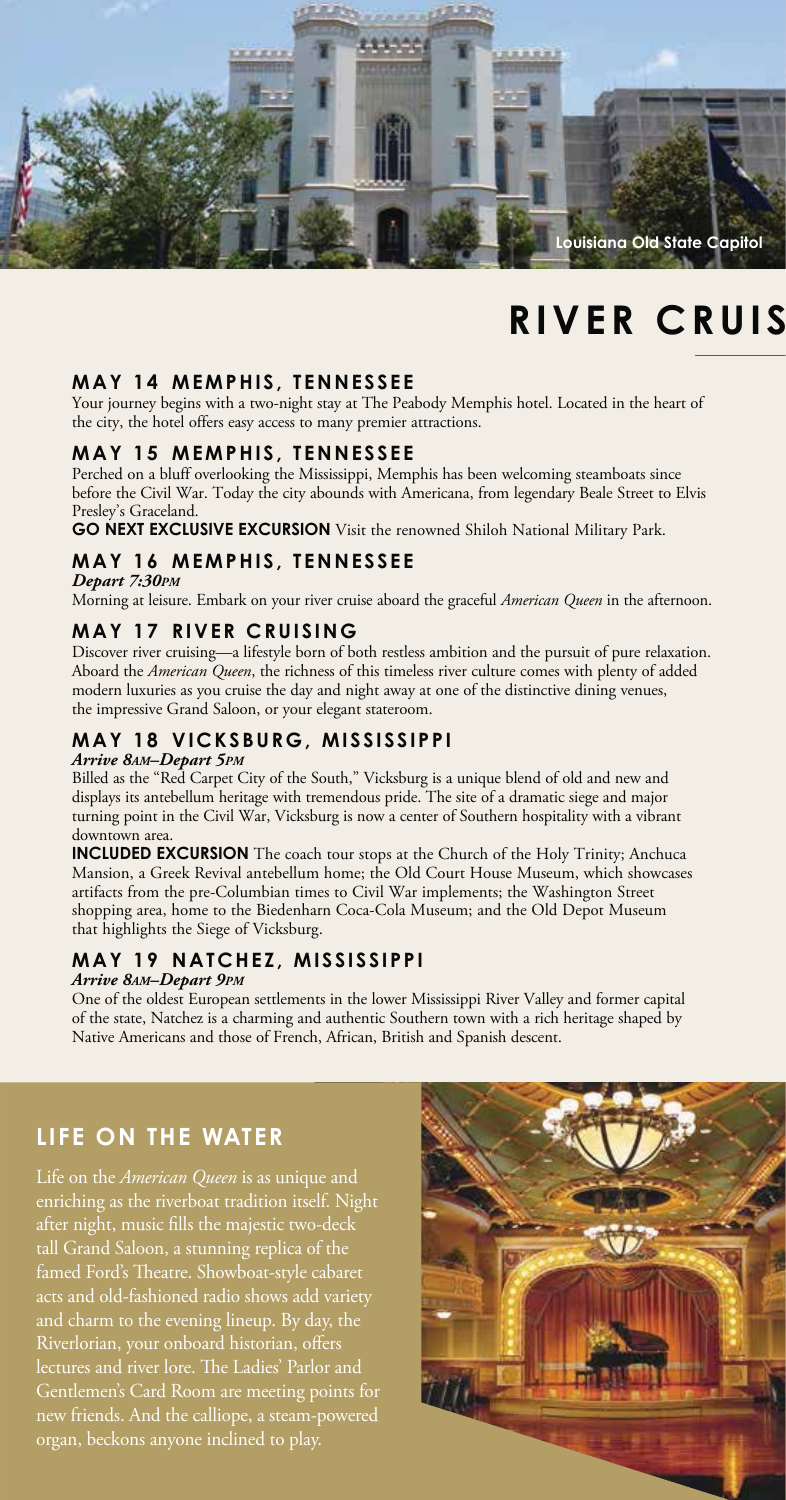

### **E ITINERARY**

#### **MAY 20 ST. FRANCISVILLE, LOUISIANA**

*Arrive 8AM–Depart 5PM*

With over 140 buildings and plantation homes on the National Register, this quaint town is a window to the past. Here are the legacies of the Butlers, the Forts, the Barrows and the Turnbulls—families who helped build the South.

**INCLUDED EXCURSION** The hop-on, hop-off coach tour takes you to historic and modern sites, including the Republic of West Florida site; the Old Market Hall, where you can browse through art, jewelry, and handmade items; Commerce Street; the West Feliciana Historical Society Museum and the Grace Episcopal Church.

#### **MAY 21 BATON ROUGE, LOUISIANA**

*Arrive 8AM–Depart 9PM*

Boasting a storied past and vibrant present, Baton Rouge lives up to its motto, "Authentic Louisiana at Every Turn." The capital city's unique political history is reflected in a collection of memorable landmarks, from the elegantly furnished Old Governor's Mansion to the imposing neo-Gothic Old State Capitol.

**INCLUDED EXCURSION** Your tour includes the USS Kidd and Veterans Memorial Museum; the beautiful St. Joseph Cathedral; the historic Old Governor's Mansion; Capitol Park Museum; Louisiana's Art Deco State Capitol, renowned as the nation's tallest state capitol building; the Old Arsenal Museum; the LSU Museum of Art in the new Shaw Center for the Arts; and Louisiana's Old State Capitol.

#### **MAY 22 PLANTATION ROAD (GREAT RIVER ROAD)** *Arrive 8AM–Depart 6PM*

Experience living history through the romantic antebellum mansions of the Deep South. **INCLUDED EXCURSION** Enjoy a guided tour of Nottoway Plantation, the South's largest remaining antebellum mansion.

#### **MAY 23 NEW ORLEANS, LOUISIANA**

*Arrive 8AM*

Where the Mississippi River ends, the French, Spanish, Creole and Haitian medley thrives in New Orleans. Disembark and bid farewell to the *American Queen*.

Note: Return flights should be scheduled to depart after 10:30am. If you are interested in an optional Premium Choice Tour of New Orleans, your return flight should be scheduled to depart after 2:00pm.

*Premium Choice Tours will also be offered in each port of call for an additional charge. All port times are approximate. Itinerary and shore excursions are subject to change.*

### **SOUTHERN HOSPITALITY**

Creating plates inspired by culinary classics of America's South and utilizing the best of the season's offerings from stops along the way, award-winning chef Regina Charboneau lends her expertise and Southern hospitality to the unique dining experience on the *American Queen*. Grab a simple snack at the River Grill, indulge in the elegance of the J.M. White Dining Room, or satisfy your appetite any hour of the day at the Front Porch Café as you sample Charboneau's delectable creations, from Pork Loin stuffed with Andouille Sausage to Corn Fritters and Bourbon Pecan Pie.

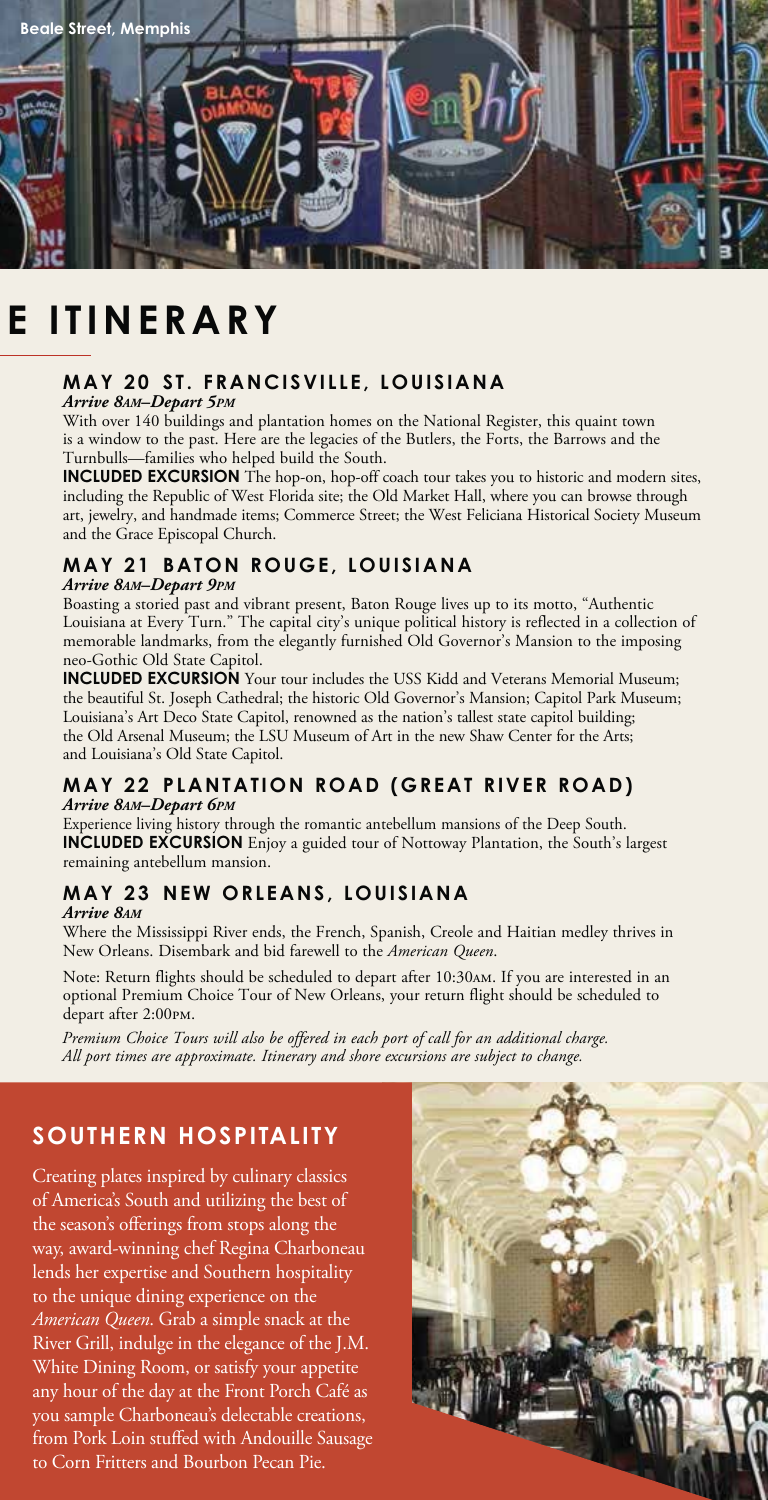

### **THE GREATEST VALUE**

#### **PRICING**

#### **SUITES • OPEN ONTO A VERANDA**

**Promenade Deck** Elegantly furnished suite, cozy sitting area with sofa bed and cocktail table, French doors that open onto a veranda, two single beds convertible to queen, and bathroom with tub and shower.<br>LS S9.199

LS **\$9,199**

AAA **\$7,699 SUPERIOR OUTSIDE STATEROOMS • WITH PRIVATE VERANDA**

**Texas Deck** French doors that open onto a private veranda, two single beds convertible to queen, and bathroom

with tub and shower.<br>A  $\uparrow$  57.499

### AA **\$7,499 DELUXE OUTSIDE STATEROOMS • OPEN ONTO A VERANDA**

Promenade & Observation Decks French doors that open onto a veranda, cozy sitting area, two single beds convertible to queen, and bathroom with tub and shower.<br>A 57,399

### A **\$7,399 OUTSIDE STATEROOMS • OPEN ONTO A VERANDA**

**Observation, Texas & Cabin Decks** French doors that open onto a veranda, two single beds convertible to queen, and bathroom with tub and/or shower.

| B  | \$5,599                   |
|----|---------------------------|
| С  | \$5,499                   |
| D  | \$5,299                   |
| SO | \$6,899 (Single)          |
|    | <b>OUTSIDE STATEROOMS</b> |

**Cabin Deck** Large bay window, inside entrance to stateroom, two single beds convertible to queen, and bathroom with tub and shower.

### E **\$5,099 INSIDE CABINS**

**Observation, Promenade & Texas Decks** Inside entrance to stateroom, two single beds convertible to queen, and bathroom with shower.

| F   | S4.899          |  |
|-----|-----------------|--|
| G   | \$4,699         |  |
| S I | \$5,799 (Single |  |

SI **\$5,799** (Single) Fares are per person, double occupancy (unless indicated). Onboard meals, refreshments & entertainment are included. Airfare and airport transfers are not included. Please contact Go Next for information regarding transportation options to Memphis and/or from New Orleans. Port charges of \$129 per person and gratuities are additional.

#### **OPULENT COMFORT**

Welcome to the grand *American Queen*, a breathtaking combination of modern comfort and antebellum charm. All suites and staterooms aboard the *American Queen*  feature flat-screen TVs, extravagant bedding and fine linens, and luxury hotel-style service. Sip sweet lemonade and partake in the convivial atmosphere of open verandas and the promenade, or enjoy a quiet respite in your elegant suite or deluxe stateroom, designed with all the comforts of home. Life aboard the *American Queen* flows like a gentle river—at your pace and according to your taste.